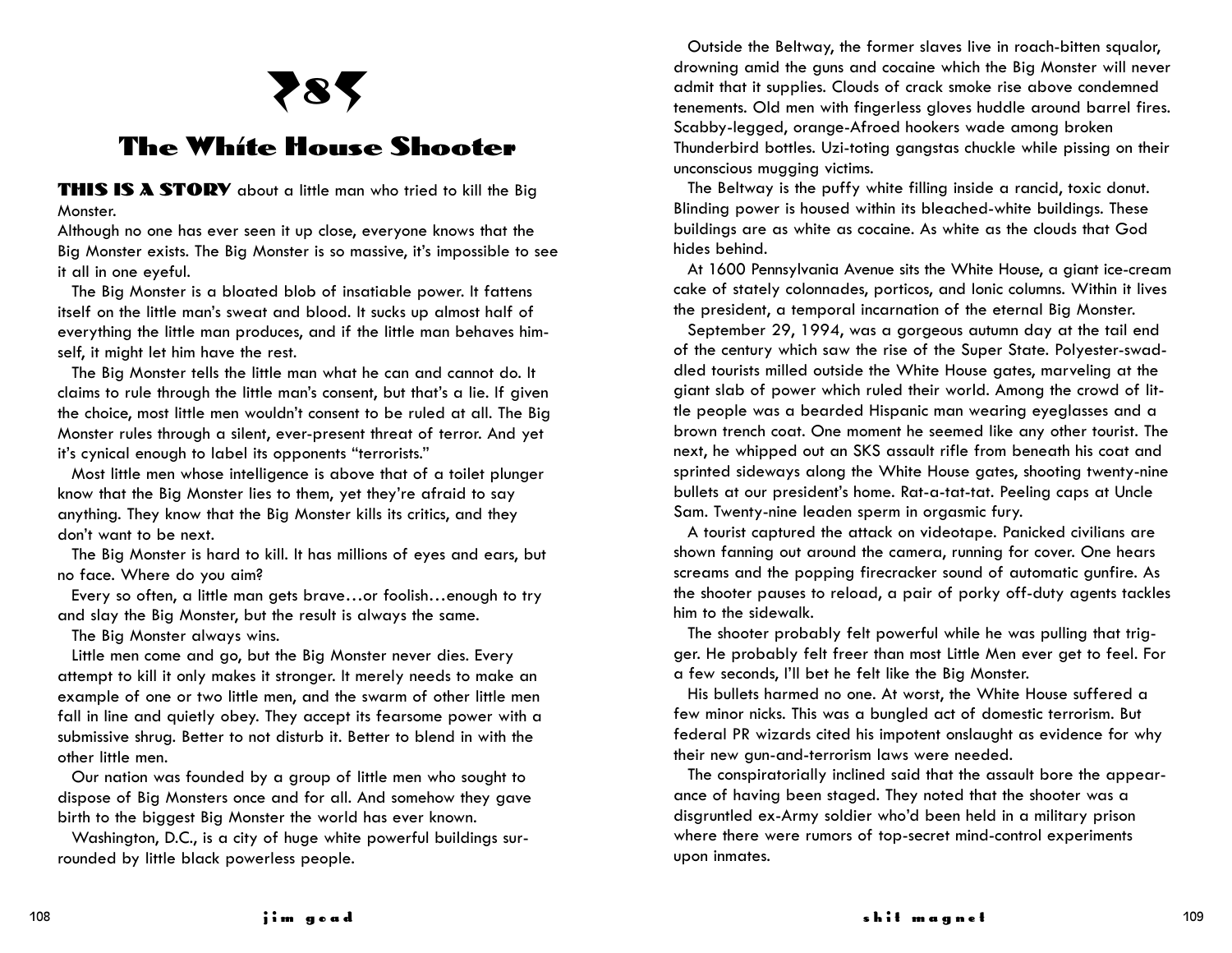At the time, I didn't care. I didn't worry about the government. I figured that if I paid my taxes, they'd leave me alone.

Six months later. March, 1995.

A LOUD knock on my door.

When I answer it, a tall, well-dressed man with neatly cropped peppery hair hands me a subpoena to appear in a District of Columbia court in the case of *United States of America v. Francisco Martin Duran.*

*What is this all about?*

He says he doesn't know, hands me a business card with a number to call, and is gone.

Within hours, my tenuous link to Duran's shooting hits the AP wire. In a scribbled note found in his van parked near the White House, Duran had allegedly quoted a sentence fragment from *ANSWER Me!* #2:

Can you imagine a higher moral calling than to destroy someone's dreams with one bullet…?

I initially fear that I'm being summoned by prosecution lawyers trying to implicate me as a conspirator in Duran's attack. But a call to the little number on the business card reveals that it's Duran's defense lawyers who need me to testify that this was an actual magazine he was quoting rather than a figment of his imagination. They make flight arrangements for me to zoom into D.C. and attend the trial.

I'm soon being assailed by Portland TV and print-media news leeches for my comments about the Duran case, and I give them all the silent treatment. What do I tell them?

*Gee willikers, it was really* uncool *for him to shoot at the White House like that?*

*Too bad he didn't kill anybody?*

*I didn't have anything to do with the shooting—REALLY?*

A local TV news report describes *ANSWER Me!* as a "vile" piece of "hate literature" which formed "the Oregon connection" to the White House shooting. It comes close to flat-out calling me an accomplice to the crime. A news jock explains that Duran's lawyers are pushing for an insanity defense, and "as proof" of his dementia, they will demonstrate that he was an *ANSWER Me!* reader.

My gut feeling—and I'll concede that it may be wrong—is that I'm being framed. Something seems artificial about this new spate of trouble. I feel like a stooge. A marionette. A Manchurian Candidate. I feel chosen for a role I don't want to play.

Paranoid?

There are reasons why my sudden "connection" to political terrorism smells fishy to me.

One is that I'd never had any contact with Duran. I scan my mailing list, which was compiled from every piece of mail I'd ever received through *ANSWER Me!*, and his name isn't on it.

Another reason is that *ANSWER Me!* had always been aggressively apolitical. My stance was purposely insular, solipsistic, and asocial. I had always written about violence as a personal act, not a political one. I derided antigovernment types as dull, humorless, and sexually sublimated. In the same issue from which Duran had quoted me, I wrote:

I'm not anti-authority; I'm anti-YOU. I don't want you to destroy the government; I want the government to crush YOU.

*ANSWER Me!* had disdain for *any* socially motivated action. It refused to align itself with mass movements or utopian pipe dreams. It purposely stayed away from the crowd and its silly politics.

But being subpoenaed by two different governmental entities for two different trials within two months of each other changes all that. Against its creator's will, *ANSWER Me!* becomes a political document. The Bellingham DA and the Federal Public Defender's office dragged it into the political arena. The Duran scandal comes so close on the heels of the Bellingham obscenity trial, my freckled loins chafe. My writing—no criminal activity, only my *writing*—has linked me to major criminal cases on both coasts.

Wowie zowie, what a mountain of shit I've magnetized this time, enough to clog every Port-a-Potty in America. This is the biggest trouble in which I've ever found myself, far more than most people will ever see.

One would suspect that presidential assassination attempts rank rather high on the FBI's list of red-flagged activities. Sure, they fret about drug smugglers and tax evaders and serial killers, but I'd imagine that political terrorists…and the thinkers who inspire them…are at the top of their Shit List. Maybe the thinkers more so than the shooters. When you're quoted by someone who shoots at the White House, the government takes an interest in you.

I feel contaminated by this. Cursed. Bad, bad luck. Bad things will happen. I'm wading into some deep, heavy, deadly shit.

The Big Monster knows I exist.

It no longer sees me as just another little man.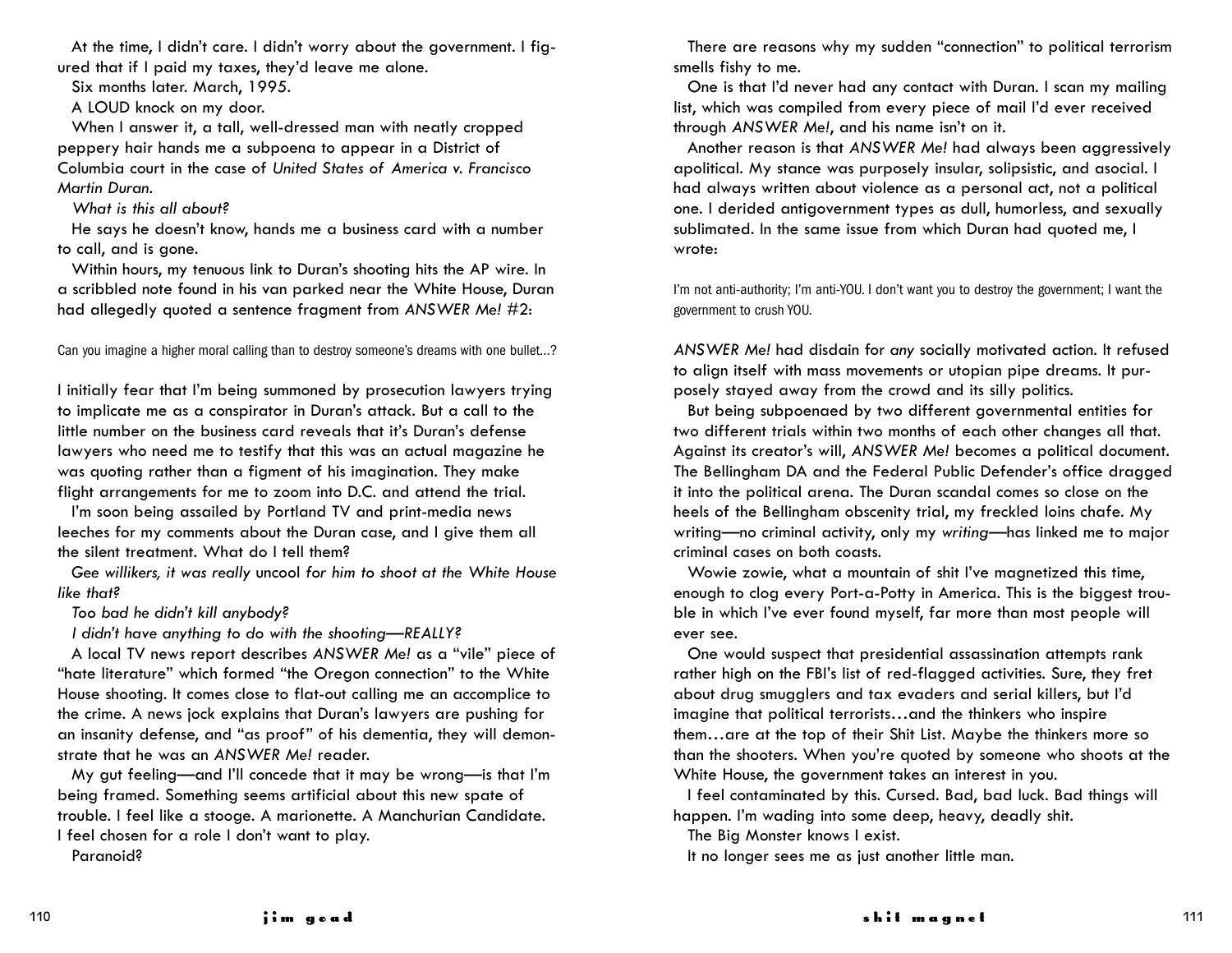It sees me as a threat.

The Big Monster reaches down and daubs an invisible "X" on my forehead. The black hand of the federal Mafia touches my shoulder. A high-ranking spy sticks pins in a Jim Goad voodoo doll. I receive the Mark of the Beast. A federal *fatwa* is placed on my life.

When someone tells me that the person who videotaped Duran's rampage was found dead of food poisoning in Brazil three weeks after filming the attack, I feel sucked into some sick spy thriller of which I want no part. Area 51. Men in Black. MK-ULTRA. Masonic witchcraft. Interrogation dungeons. Espionage. Intrigue. Deceit. Manipulation. Conspiracy. Humiliation. Torture.

Nanotechnological needle-injected biochips. Sonic mind control. Two drops of FBI chemicals in my shoe, and I'm dead of heart failure six months later. Or they'll take the slow, sadistic route and crush my mind with a high-tech psy-ops program to where I'm drooling, cooing like a baby, and smearing my poo-poo on the walls of the tiny steel crib the nice people have prepared for me.

Men in astronaut suits spray my apartment with carcinogens when I'm not home. They plant tracking devices on my clothes. They tap my phone and place video cameras in my bedroom. They comb through my trash. Take pictures of me as I enter my car. Tail my car. Drive me off the road. I wind up as a smudge of protein on highway asphalt, and the newspapers say it was an accident.

Can't relax for a second. Feverish. Nauseous. Rolling Saharan heat waves of paranoia. I feel like a grizzled old frankfurter impaled on a spinning convenience-store rotisserie, all the juices sweated out of me.

For days I've been running and sweating and freaking. When a TV news team knocks on my front door, I fall belly-down on the carpet and keep quiet as if they're hired killers. If I so much as smile, I fear my eyeballs will pop out.

On the afternoon before I'm scheduled to fly to D.C., I drive with Debbie to Sauvie Island, a paradisiacal squib of wilderness just north of Portland. Blueberry bushes and pumpkin fields and snow-topped mountains which seem as formidable as the federal government. And out there, where my tension has swelled to where I think I might die, the placental sac bursts.

I begin laughing.

I tell Debbie,

*If some stupid little magazine I've done is being implicated in a presidential assassination attempt, then life is absurd, nothing makes sense, and there's no point in viewing this situation as anything but a big,*

*colorful cartoon.*

And with that epiphany I'm cured, at least for the time being. I decide to make a big joke of it all. With a horror of this magnitude, comedy is the only way to process it emotionally. It's like the temptation one gets to laugh at a funeral.

The government has more guns than me, but not as many jokes. I'm not nearly as powerful as them, but I AM funnier.

I plan on wearing a MEAN PEOPLE SUCK T-shirt on the stand. I'll answer the lawyers' questions in song. Or mime. Or with a game of charades. I'll lift my derby, and a dove will fly off my head. I'll turn it all into an updated version of the Three Stooges' *Disorder in the Court.* If I bomb, it'll be in the comedic sense, not the terroristic one.

*How're ya all doin'? I just flew in from Portland, and boy, are my arms tired! So anyway, two Jews, a nigger, and an armed terrorist walk into a bar….*

But it's not to be. At the last minute, Duran's lawyers decide I ain't needed as a witness, and I never fly to Washington.

Duran's insanity defense didn't work, even with the story of how he'd stalked the White House for several days, waiting for an "evil mist" to appear above it. In the wrestling match that pitted the United States of America versus Francisco Martin Duran, Big Monster v. little man, Duran received a life sentence and must serve at least forty-five years before he's eligible for parole. He'll likely spend the rest of his life squashed under the thumb of the government he hates. Nearly half a century getting buttfucked by Yankee Doodle.

Almost a year after he was sentenced, I receive a letter from Duran at his Super-Max federal prison in Colorado. The envelope is unsealed, almost as if the feds want me to know they're reading it. In the letter, Duran—or whichever government agent is posing as him—apologizes for getting such "nice people" as Debbie and I into trouble. He requests Church of Satan founder Anton LaVey's address. Beneath his signature he types:

Francisco Martin Duran "The White House Shooter"

I never write him back, figuring that would be all the "evidence" the government needs to prove that I, too, am a terrorist.

Looks like Big Brother's trying to turn my words into crimes.

Two forms of speech are forbidden in this land of spacious skies and amber waves of grain: